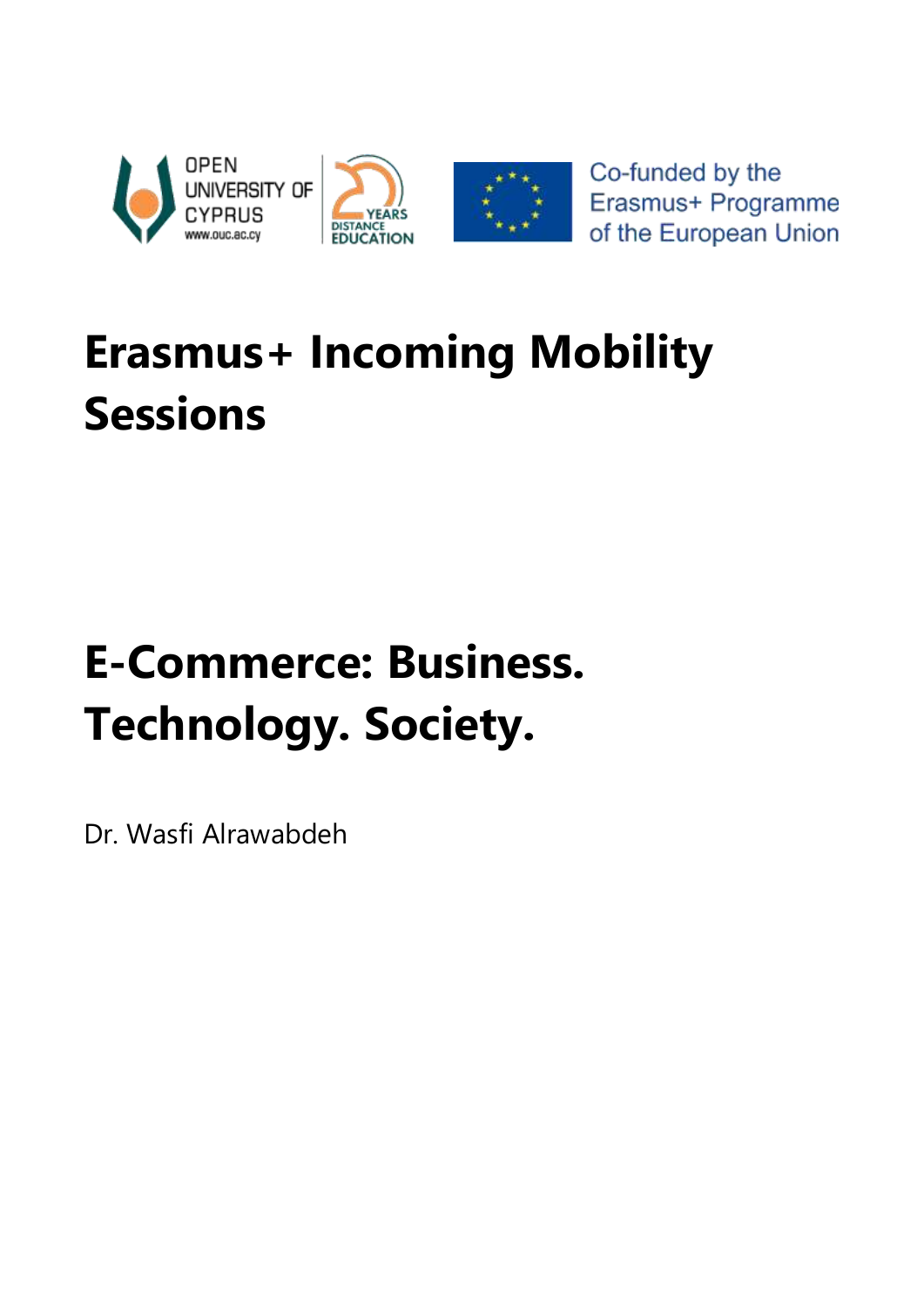# **Course title**

E-Commerce: Business. Technology. Society.

# **Instructor and short bio**

Dr. Wasfi Alrawabdeh, is the present Dean of the Faculty of Business and Administration Science at the Hashemite University in Jordan. Dr. Alrawabdeh holds a PhD in Marketing, post-graduate certificate in Social Science Research from the University of Kent, UK. He holds an MBA from Connecticut, USA. His current research interests include global ecommerce, commerce technology, e-business and service marketing. His academic recognition includes the Best PhD Poster Award from the University of Kent, Kent, and UK. He has ten years of experience managing different department stores in the State of Connecticut, USA. He has 20 publications in well-known journals and 1 Book (Advanced Communication Skills) published in 2019.

# **Contact details**

Dean,

The Faculty of Business and Administration Science The Hashemite University, Zarqa, Jordan [Rawabdeh@hu.edu.jo,](mailto:Rawabdeh@hu.edu.jo) 00962795289411

# **Contents**

E-Commerce Revolution E-Commerce Business Models and Concepts E-Commerce Marketing and Advertising Concepts

#### **Course outline**

The course consists of **three blocks** with the following themes:

#### **1. E-Commerce Revolution**

- The Difference Between E-Commerce and E-Business
- Technological Building Blocks Underlying E-Commerce
- Unique Features of E-Commerce Technology
- Types of E-Commerce
- Assessing E-Commerce

# **2. E-Commerce Business Models and Concepts**

- E-Commerce Business Models
- Categorizing E-Commerce Business Models
- How E-Commerce Changes Business
- Industry Value Chains
- Firm Value Chains
- Business Strategy

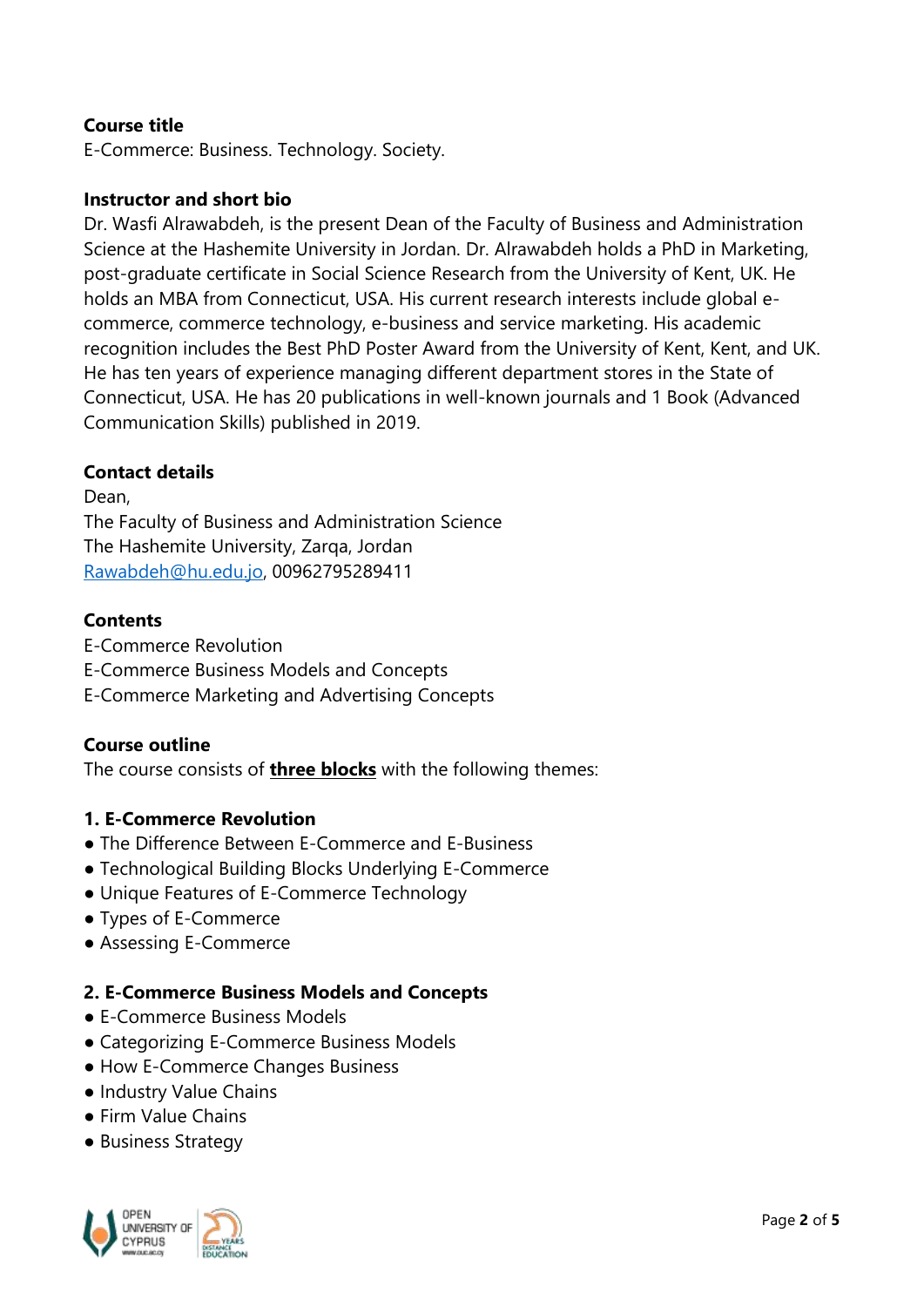# **3. E-Commerce Marketing and Advertising Concepts**

- Consumers Online: The Internet Audience and Consumer Behaviour
- The Online Purchasing Decision
- Digital Commerce Marketing and Advertising: Strategies and Tools
- Multi-Channel Marketing Plan
- Establishing the Customer Relationship
- Online Marketing and Advertising
- ●Traditional Online Marketing and Advertising Tools

# **Learning outcomes (Three Blocks)**

Upon completion of this module students will be able to:

**First Block:** Upon completion of this block students will be able to:

- 1. Understand why it is important to study e-commerce.
- 2. Define e-commerce, understand how e-commerce differs from e-business.
- 3. Identify and describe the unique features of e-commerce technology and discuss their business significance.
- 4. Describe the major types of e-commerce.
- 5. Understand the risks associated with conducting E-Commerce / Privacy concern.

**Second Block:** Upon completion of this block students will be able to:

- 1. Identify the key components of e-commerce business models.
- 2. Describe the major B 2 C business models.
- 3. Describe the major B 2 B business models.
- 4. Understand key business concepts and strategies applicable to e-commerce.

**Third Block:** Upon completion of this block students will be able to:

- 1. Understand the key features of the Internet audience, the basic concepts of consumer behaviour and purchasing, and how consumers behave online.
- 2. Identify and describe the basic digital commerce marketing and advertising strategies and tools.
- 3. Identify and describe the main technologies that support online marketing.

# **Skills**

- Upon completion of this module, students will be able to:
- **∞** Realize the importance of Working in fields related to e-commerce
- **∞** Grow a Business Online from Scratch
- **∞** Realize the importance of Working from Home as a Freelance Marketer

# **Teaching/learning method(s)**

Several teaching techniques and methods will be used to effectively facilitate the learning process of this course. These methods will include online live interactive sessions, coursework, group discussions, tests and exams. The programme adopts a block teaching approach and material will be available for students to study at their own time.

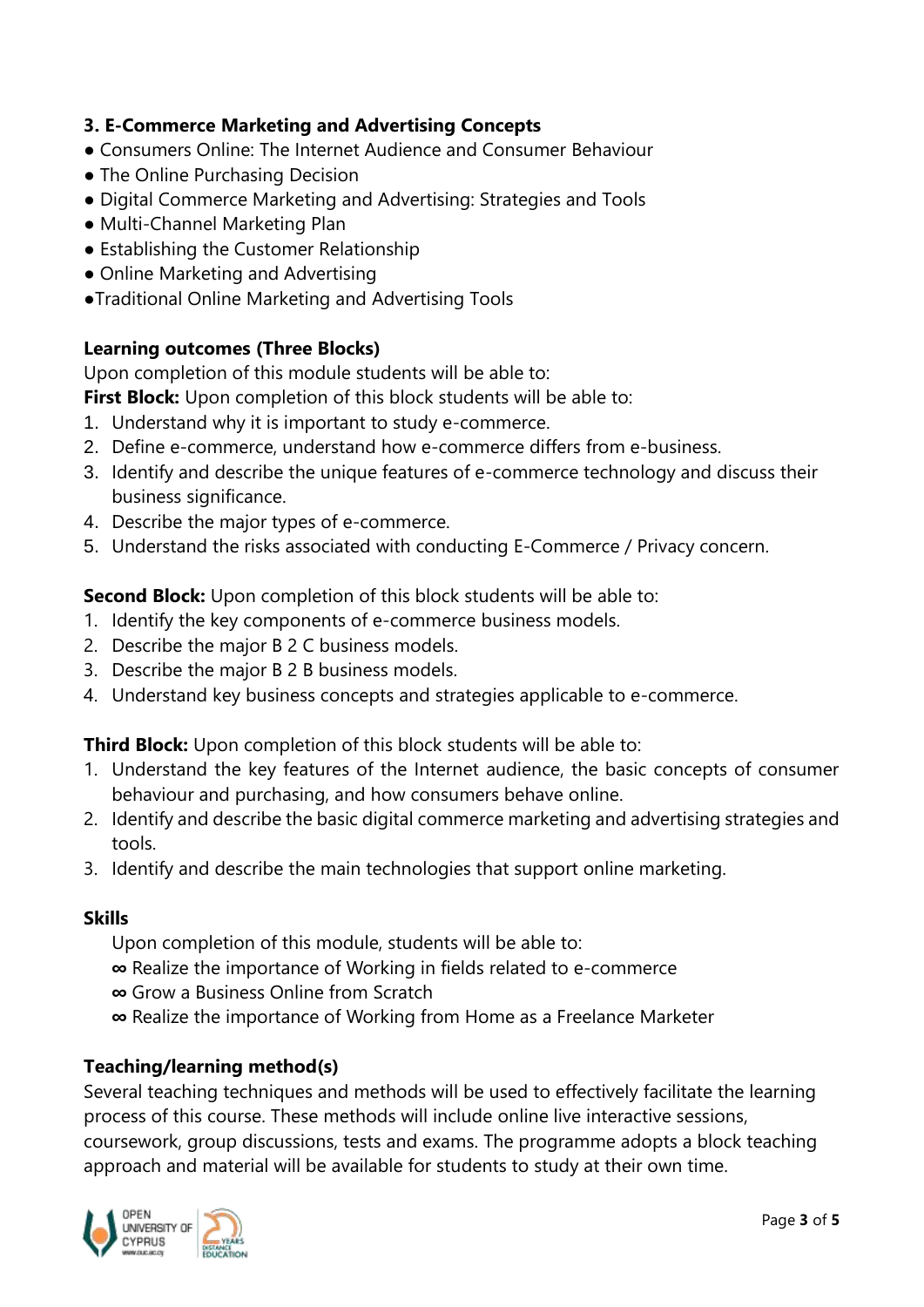#### **Assessment**

Assessment of the course depends on one test at the end of the 5 online sessions.

#### **Prerequisites for participation and waiting lists**

Not applicable.

#### **Recommended previous knowledge and skill**

Not applicable.

#### **Language of instruction**

English

# **Readings**

Kenneth C. L., & Carol, T. (2017) E-Commerce: Business. Technology. Society, 13<sup>th</sup> Edition, Pearson.

Chaffey, D., & Ellis- Chadwick, F. (2019) Digital Marketing, Strategy, Implementation and Practice, 7th Edition, Pearson.

A detailed reading list will be provided at the end of each lecture or seminar session.

# **Availability of instructor**

Two (2) hours each day during the duration of the online live interactive sessions. Can also be contacted by email if needed: [rawabdeh@hu.edu.jo](mailto:rawabdeh@hu.edu.jo)

#### **Other**

Attendance and completion certificates will be available to all participants.